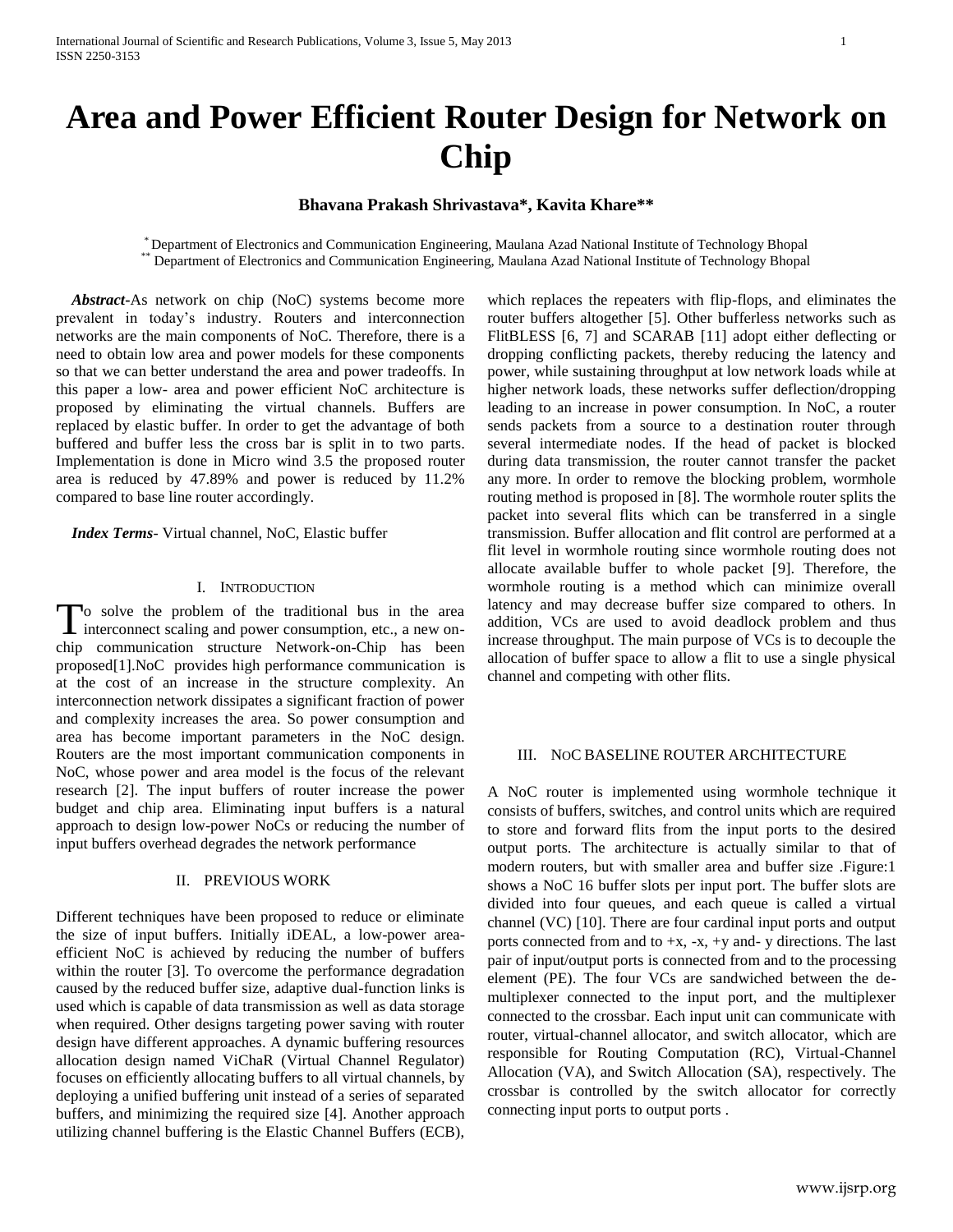

Figure: 1 NoC Router

The virtual channel allocator is to provide a common channel to the requestors for that VA receives neighboring router's virtual channel status and previous router's request signals and then generate virtual channel request signals with an available virtual channel of the next router. Once the virtual channel is allotted then switch allocator will grant the following flits when they arrive at flit buffers. If there are multiple requests, a SA will select the winner in a round-robin fashion for each priority level. Then the winning flit has permission to access crossbar. Crossbar is responsible for physical connection between input ports to its destined output ports, based on the grant.

# IV. PROPOSED ROUTER

In proposed router shown in Figure: 2 the advantage of both buffered as well buffer less router are achieved. In order to get the both the advantage dual cross bar is used. At low traffic condition the flit traverse from the first crossbar and at high load condition flit traverse from second crossbar using elastic buffer. There are two crossbars with the primary crossbar having four input ports, the secondary crossbar having five input ports and both of them having five output ports. The four input links are connected to both crossbars via de-multiplexers, and the injection port of the PE is connected to the last input port of the secondary crossbar. . The function of processing element is to give feedback from output to input to show whether the flit is valid or not.The elastic buffer slots are connected serially, thus eliminating VCs and the corresponding virtual-channel allocator. Switch allocator is modified to control the de-multiplexers, the crossbars, and the multiplexers to maintain the correct packet flow in both crossbars. Elastic buffers (EBs) are an efficient flow-control scheme that uses the storage already present in pipelined channels instead of input virtual-channel buffers (VCBs).

Removing VCBs reduces the area and power consumed by routers, but prevents the use of virtual-channel.



Figure: 2 Proposed Router

Elastic buffer shown in Figure: 3uses a ready-valid handshake to advance a flit (flow-control digit). An upstream *ready* (R) signal indicates that the downstream EB has at least one empty storage location and can store an additional flit. A downstream *valid* (V) signal indicates that the flit currently being driven is valid. A flit advances when both the ready and valid signals between two Elastic Buffers are asserted at the rising clock edge.



Elastic Buffer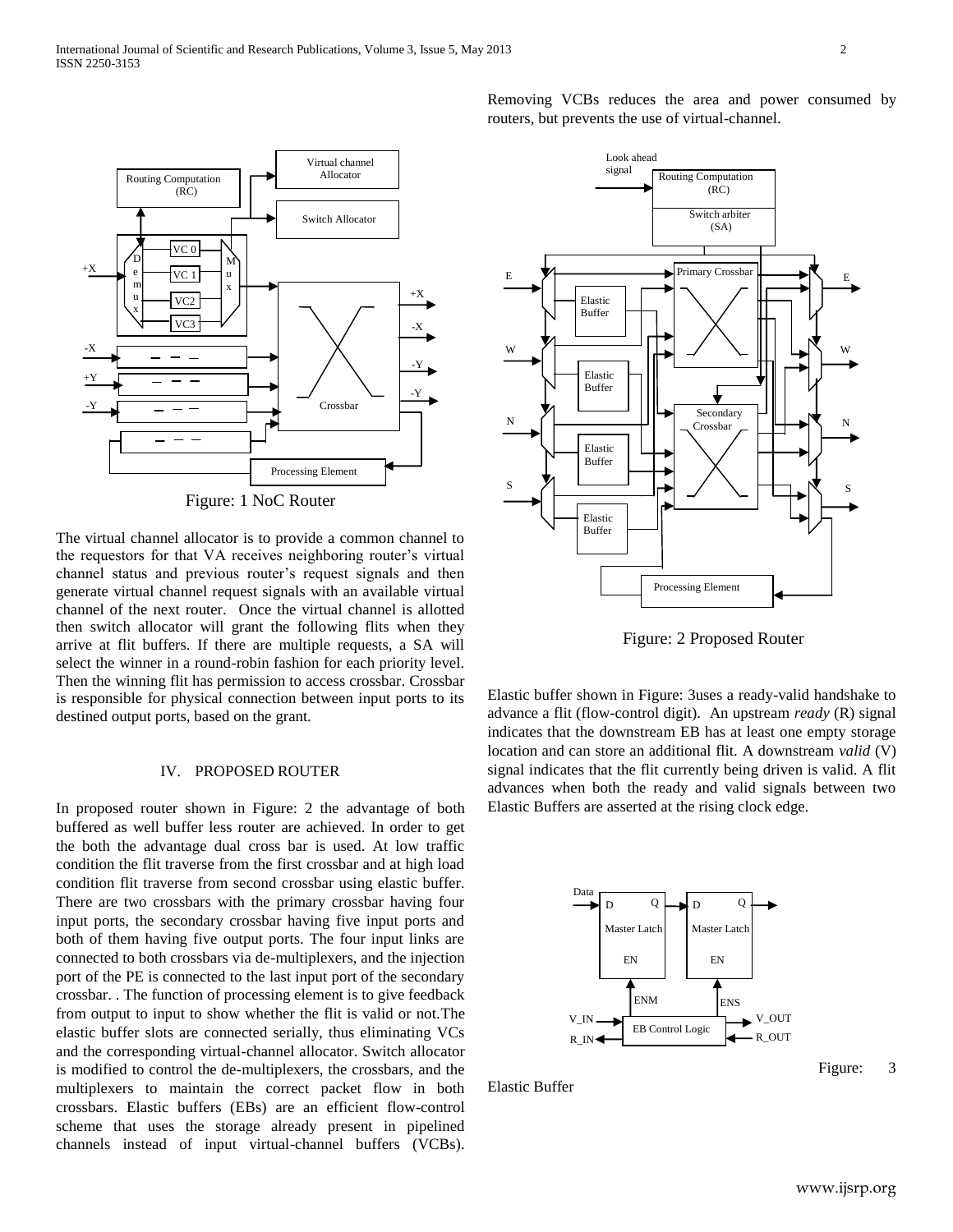# V. SIMULATION AND RESULT

Implementation is done on DSCH 3.5 and simulation is done on MICROWIND 3.5 at 180 nm. The designing parameters are selected at the time of designing.NoC baseline router and proposed routers are design using the same platform for validation.



Figure: 4 Base line router on DSCH



Figure: 5 Proposed router on DSCH



Figure: 6 Base line router area on Micro wind 3.5

#### all M CMOS 0.18um - 6 Metal 018.rul<sup>\*</sup> \*C:\Program Files\Mi Set as default technology Detail of design rules 43.8% full 46.6% full<br>0.0% full text 466/1000 **HILLIER** ain array: 0 x 0 Layout Size<br>Width:411.0µm (4110 Iam<br>Height 691.6µm (6916 Ian<br>Surf:284247.6µm2 (0.3 m fes: Click "Extract" nMOS devices : Click "Extract" pMOS devices : Click "Extract"  $\lesssim_{b}$  Extract

Figure: 7 Proposed router area on Micro wind 3.5



Figure: 8 Analog simulation of Base line router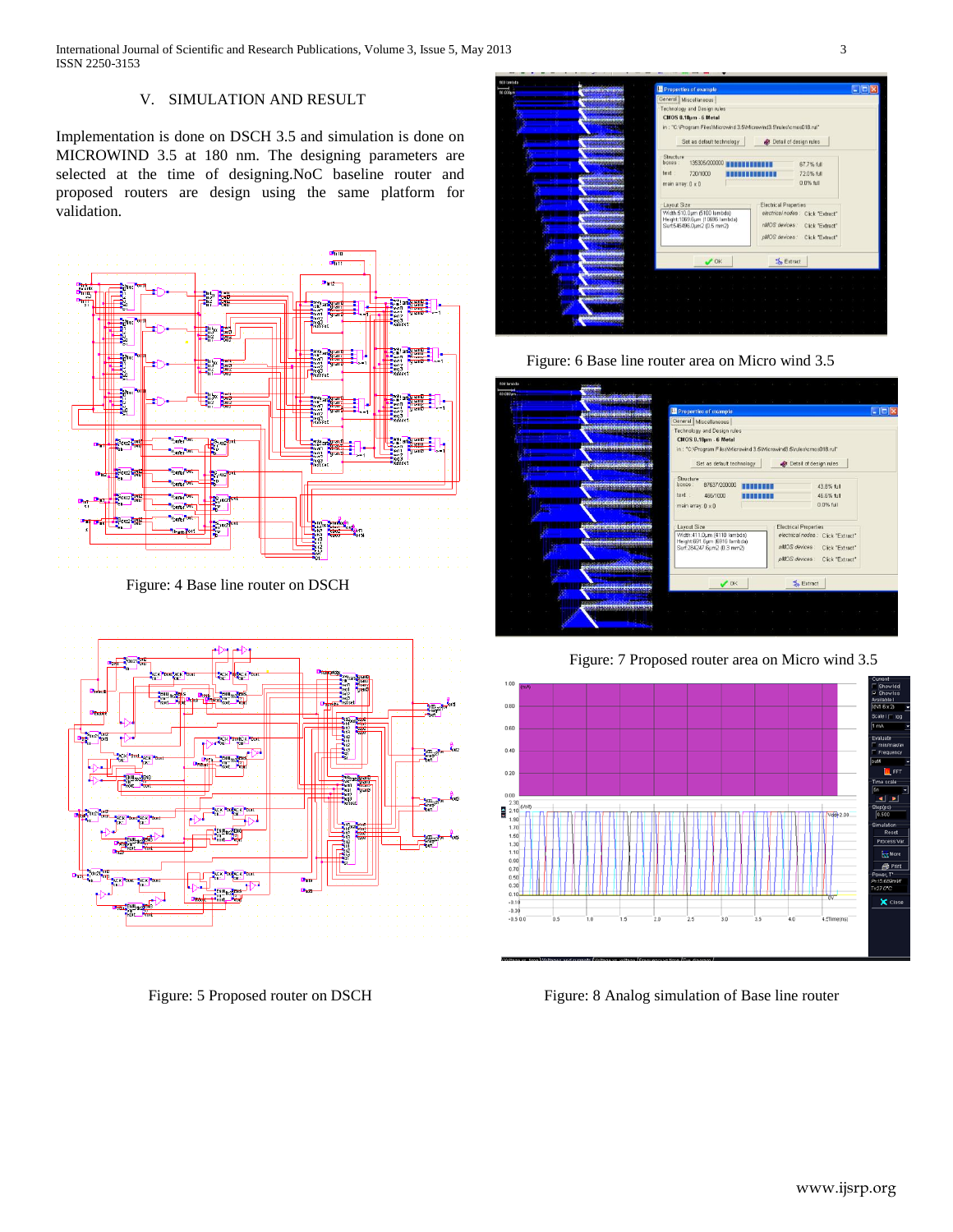

Figure: 9Analog simulation of Proposed router

Table 1 Comparison based on average power and area

| Design          | Total average<br>power(mW) | Area<br>(mm2) |
|-----------------|----------------------------|---------------|
| Baseline router | 15.689                     | 545496.0      |
| Proposed router | 13.93                      | 284247.6      |

The power of proposed router reduced to 11.2% and the area of the proposed router reduces by 47.89% compared to the base line router. Figure: 4&5 shows the circuit diagram of both routers. Area is calculated shown in Figure: 6&7 of both routers. Analog simulation of two routers is done as shown in Figure: 8 & 9 respectively. Table 1 shows the comparative analysis of both router in terms of power and area.

# VI. CONCLUSION

In this paper we evaluate the performance of dual cross bar router design using elastic buffer with an objective of reducing power and area. The proposed design shows power reduction of 11.2% and area reduction 47.89% compare to baseline router result in increase in performance. With the proposed design we conclude that the advantage of both buffered and buffer less is achieved and single elastic buffer is enough to store a number of flit on each port with saving power when compared to the same number of VC router buffer based NoC architecture.

#### **REFERENCE**

- [1] L. Benini and G. De Micheli, "Networks on chips: A new SoC paradigm,"Computer, 2002 vol. 35, no. 1, pp. 70–78
- [2] S. Borkar, "Design challenges of technology scaling," IEEE Micro,1999 vol. 19, pp. 23–29.
- [3] A. K. Kodi, A. Sarathy, and A. Louri, "ideal: Inter-router dualfunction energy- and area-efficient links for network-on-chip (noc)," in Proceedings of the 35th International Symposium on Computer Architecture.(ISCA'08), Beijing, China, June 2008, pp. 241–250.
- [4] C. A. Nicopoulos, D. Park, J. Kim, N. Vijaykrishnan, M. S. Yousif, and C. R. Das,"ViChaR: A dynamic virtual channel regulator for network-on-chip routers," in MICRO'39: Proceedings of the 39th Annual IEEE/ACM International Sympo-sium on Microarchitecture, Dec. 2006, pp. 333–346.
- [5] Michelogiannakis, James Balfour and William J. Dally, "Elastic-Buffer Flow Control for On-Chip Networks,"IEEE micro 2008 pp.151-162.
- [6] L. S. Peh, W. J. Dally, and P. Li-Shiuan, "Delay model for router microarchitectures," *IEEE Micro*,2001 vol. 21, no. 1, pp. 26–34.
- [7] T. Moscibroda, O. Mutlu, ''A case for bufferless routing in on-chip networks, in Proceedings of the 36th Annual International Symposium on Computer Architecture, June 2007
- [8] S. Ramany and D. Eager, "The interaction between virtual channel flow control and adaptive routing in wormhole networks," in ICS '94: Proceedings of the 8th International Conference on Supercomputing, Jul. 1994, pp. 136–145.
- [9] Z. Lu and A. Jantsch, "Flit ejection in on-chip wormhole-switched Networks with virtual channels," in NORCHIP '04: Proceedings of the 2004 IEEE/ACM International Conference on Norchip, Nov. 2004, pp. 273–276.
- [10] P. Guerrier and A. Greiner, "A generic architecture for on-chip packet-switched interconnections," in DATE '00: Proceedings of the Conference on Design, Automation and Test in Europe, Mar. 2000, pp. 250–256.
- [11] M. Hayenga, N.E. Jerger, M. Lipasti, Scarab: A single cycle adaptive routing andbufferless network, in: Proceedings of the 42nd Annual IEEE/ACMInternational Symposium on Microarchitecture, December 2009.

### AUTHORS

**Bhavana Prakash Shrivastava** received her degree in Electronics and Communication Engineering in 2003, M.Tech. degree in Digital Communication Systems in2007.Now she is persuing her Ph.D degree in VLSI design under the guidance of Dr.Kavita Khare. She is working as Assistant Professor of Electronics and Communication Engineering in MANIT, Bhopal. Her fields of interest are VLSI design and Communication Systems and networking. She is fellow of IEEE (India).